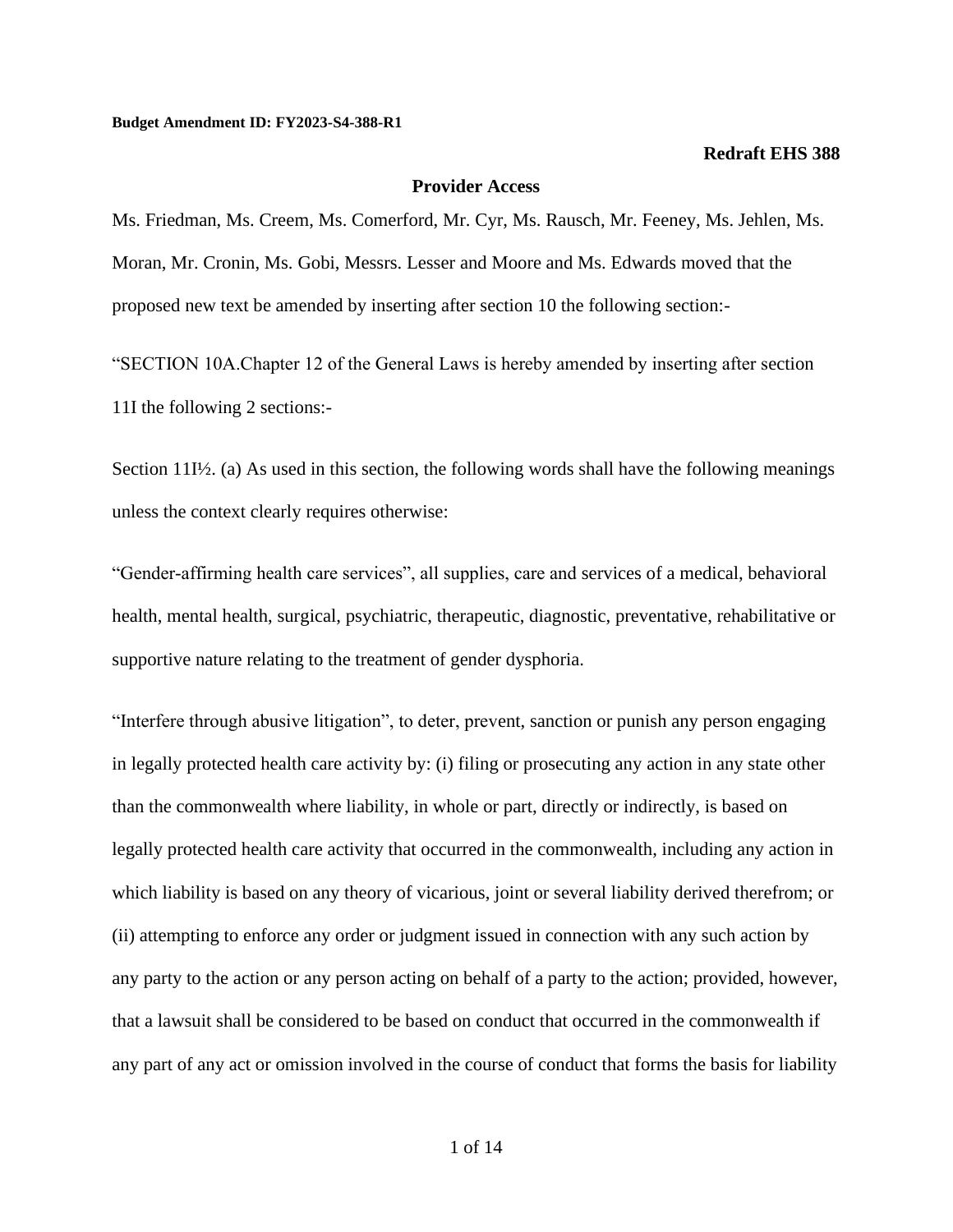in the lawsuit occurs or is initiated in the commonwealth, whether or not such act or omission is alleged or included in any pleading or other filing in the lawsuit.

"Legally protected health care activity", (i) the exercise and enjoyment, or attempted exercise and enjoyment, by any person of rights to reproductive health care services or gender-affirming health care services secured by the constitution or laws of the commonwealth; or (ii) any act or omission undertaken to aid or encourage, or attempt to aid or encourage, any person in the exercise and enjoyment, or attempted exercise and enjoyment, of rights to reproductive health care services or gender-affirming health care services secured by the constitution or laws of the commonwealth; provided, however, that the provision of such a health care service by a person duly licensed under the laws of the commonwealth and physically present in the commonwealth shall be legally protected if the service is permitted under the laws of the commonwealth, regardless of the patient's location.

"Reproductive health care services", all supplies, care and services of a medical, behavioral health, mental health, surgical, psychiatric, therapeutic, diagnostic, preventative, rehabilitative or supportive nature relating to pregnancy, contraception, assisted reproduction, miscarriage management or the termination of a pregnancy.

(b) If a person, including any plaintiff, prosecutor, attorney or law firm, whether or not acting under color of law, interferes through abusive litigation, or attempts to interfere through abusive litigation, with legally protected health care activity, any aggrieved person or entity, including any defendant in such abusive litigation, may institute and prosecute a civil action for injunctive, monetary or other appropriate relief within 3 years after the cause of action accrues.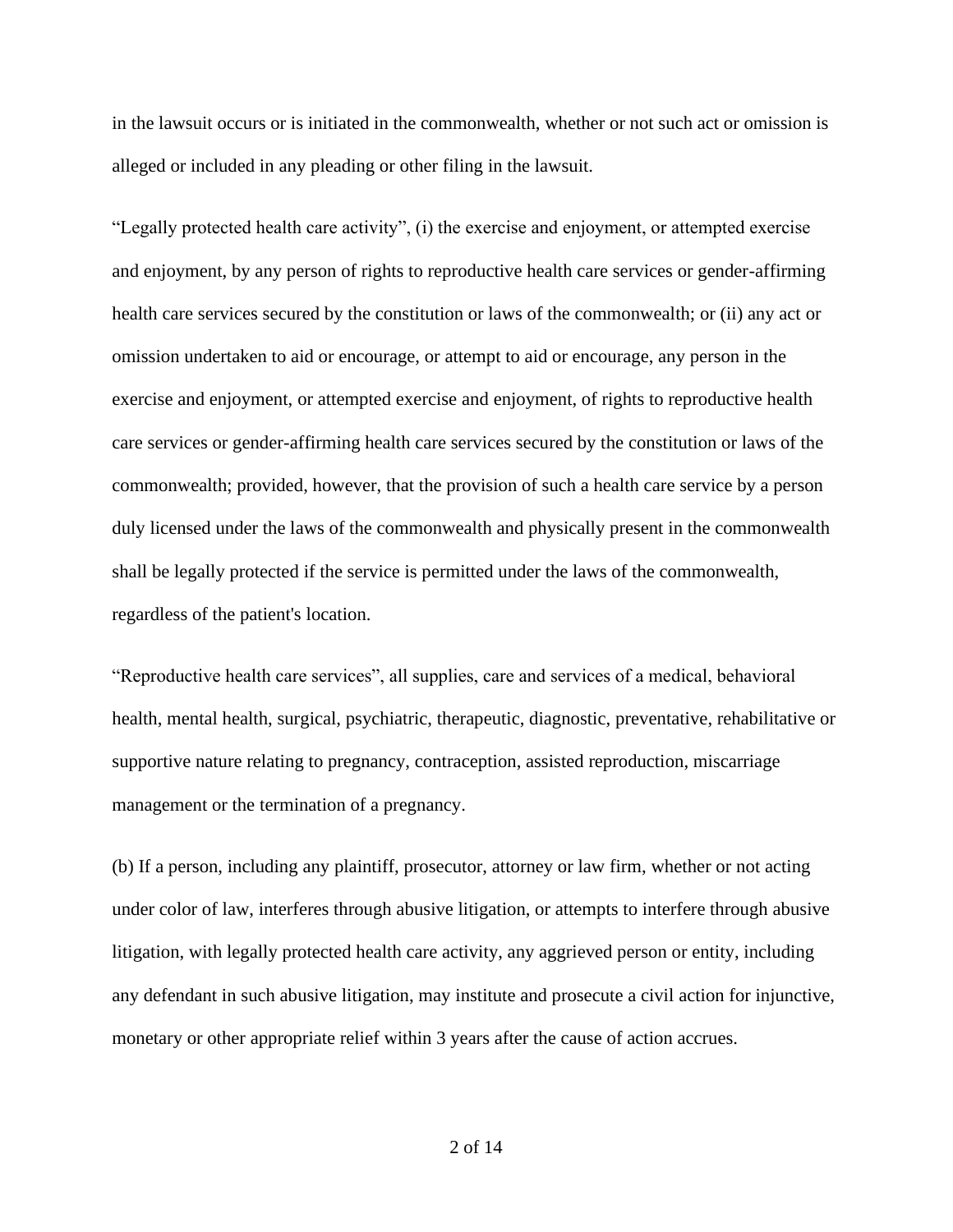If the court finds for the petitioner in an action authorized by this section, recovery shall be in the amount of actual damages, which shall include damages for the amount of any judgment issued in connection with any abusive litigation, and any and all other expenses, costs or reasonable attorney's fees incurred in connection with the abusive litigation.

(c) A court may exercise jurisdiction over a person in an action authorized by this section if: (i) personal jurisdiction is found under section 3 of chapter 223A; (ii) the person has commenced any action in any court in the commonwealth and, during the pendency of that action or any appeal therefrom, a summons and complaint is served on the person or the attorney appearing on the person's behalf in that action or as otherwise permitted by law; or (iii) the exercise of jurisdiction is permitted under the Constitution of the United States.

(d) This section shall not apply to a lawsuit or judgment entered in another state that is based on conduct for which a cause of action exists under the laws of the commonwealth if the course of conduct that forms the basis for liability had occurred entirely in the commonwealth, including any contract, tort, common law or statutory claims.

Section 11I 3⁄4. Notwithstanding any general or special law or common law conflict of law rule to the contrary, the laws of the commonwealth shall govern in any case or controversy related to reproductive health care services or gender-affirming health care services, as defined in section 11I½, heard in the commonwealth, except as may be required by federal law."; and

by inserting after section 28 the following 8 sections:-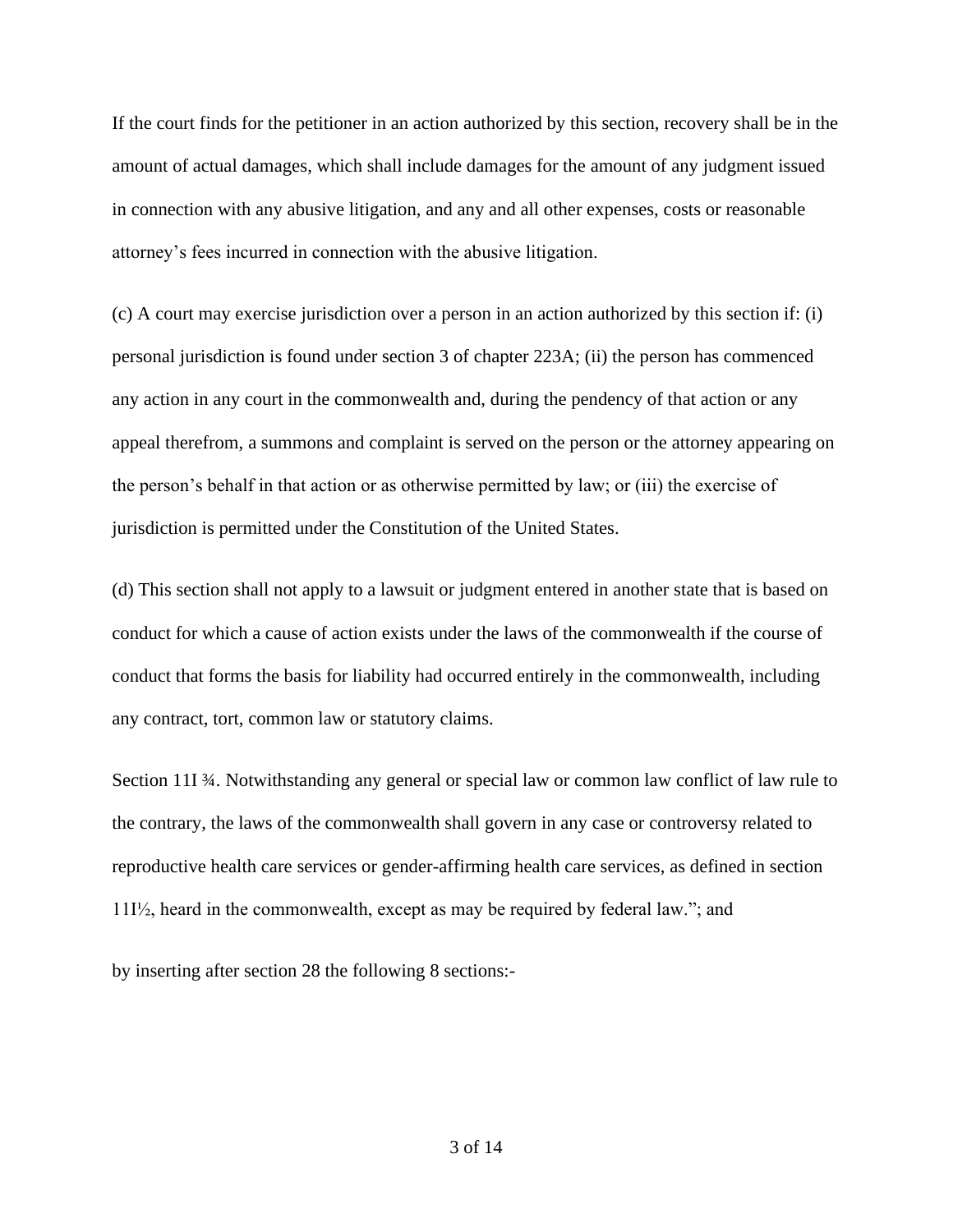"SECTION 28A. Chapter 94C of the General Laws is hereby amended by striking out section 19A, as appearing in the 2020 Official Edition, and inserting in place thereof the following section:-

Section 19A. (a) As used in this section, "emergency contraception" shall, unless the context clearly requires otherwise, mean any drug approved by the federal Food and Drug Administration as a contraceptive method for use after sexual intercourse, whether provided over-the-counter or by prescription.

(b) The department shall ensure that a statewide standing order is issued to authorize the dispensing of emergency contraception by a licensed pharmacist. The statewide standing order shall include, but not be limited to, written, standardized procedures or protocols for the dispensing of emergency contraception by a licensed pharmacist. Notwithstanding any general or special law to the contrary, the commissioner, or a physician designated by the commissioner who is registered to distribute or dispense a controlled substance in the course of professional practice pursuant to section 7, shall issue a statewide standing order that may be used by a licensed pharmacist to dispense emergency contraception under this section.

(c) Notwithstanding any general or special law to the contrary, a licensed pharmacist may dispense emergency contraception in accordance with the statewide standing order issued under subsection (b). Except for an act of gross negligence or willful misconduct, a pharmacist who, acting in good faith, dispenses emergency contraception shall not be subject to any criminal or civil liability or any professional disciplinary action by the board of registration in pharmacy related to the use or administration of emergency contraception.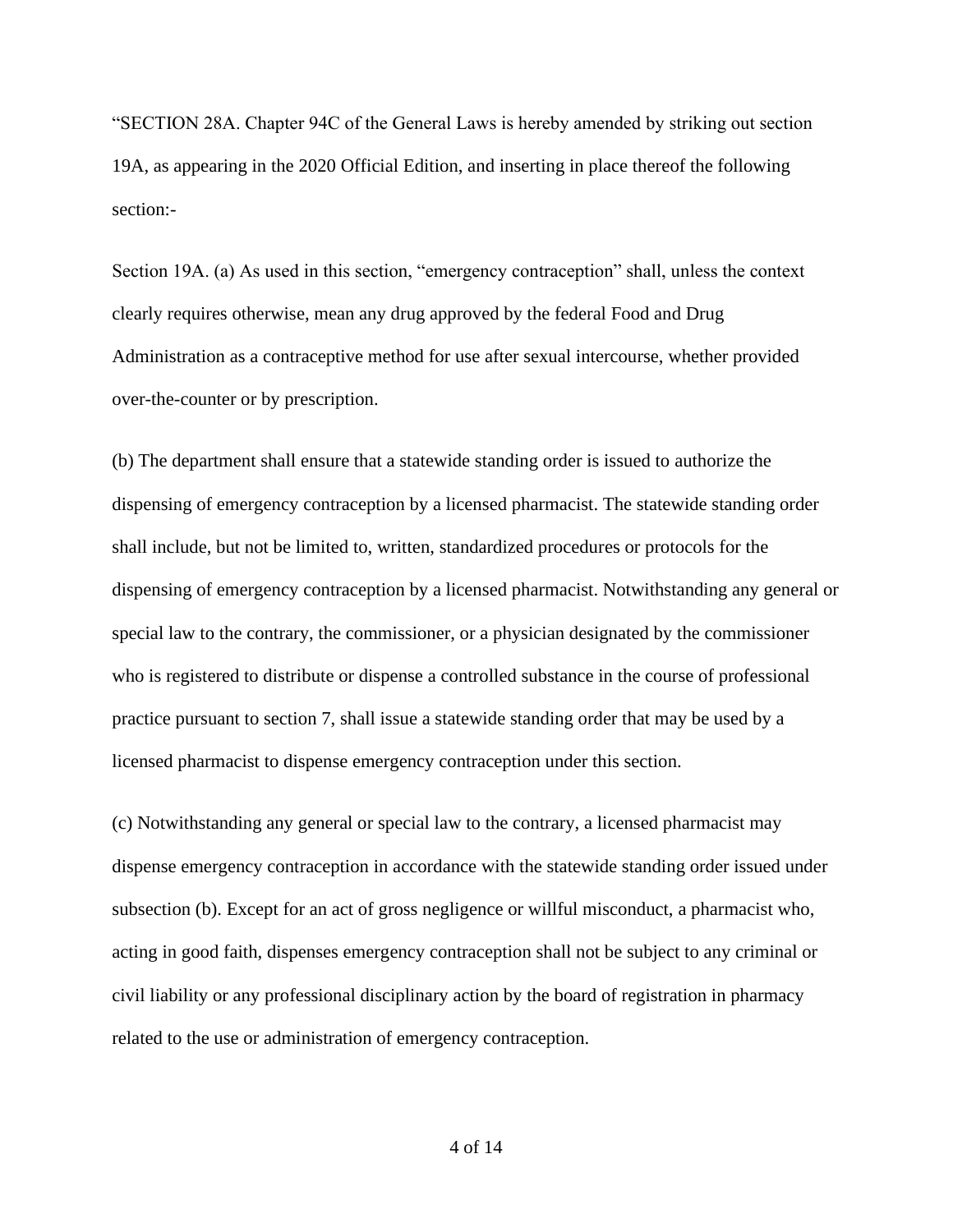(d) Before dispensing emergency contraception authorized under this section, a pharmacist may complete a training program approved by the commissioner on emergency contraception; provided, however, that the training shall include, but not be limited to, proper documentation, quality assurance and referral to additional services, including appropriate recommendation that the patient follow-up with a medical practitioner.

(e) A pharmacist dispensing emergency contraception under this section shall annually provide to the department the number of times such emergency contraception is dispensed. Reports made pursuant to this section shall not identify any individual patient, shall be confidential and shall not be public records as defined by clause Twenty-sixth of section 7 of chapter 4 or section 10 of chapter 66.

(f) Except for an act of gross negligence or willful misconduct, the commissioner or a physician who issues the statewide standing order under subsection (b) and any medical practitioner who, acting in good faith, directly or through the standing order, prescribes or dispenses emergency contraception shall not be subject to any criminal or civil liability or any professional disciplinary action.

(g) The department, board of registration in medicine and board of registration in pharmacy shall independently adopt regulations to implement this section.

SECTION 28B. Chapter 112 of the General Laws is hereby amended by inserting after section 5F the following section:-

Section 5F½. Notwithstanding any general or special law to the contrary, no person shall be subject to discipline by the board, including the revocation, suspension or cancellation of the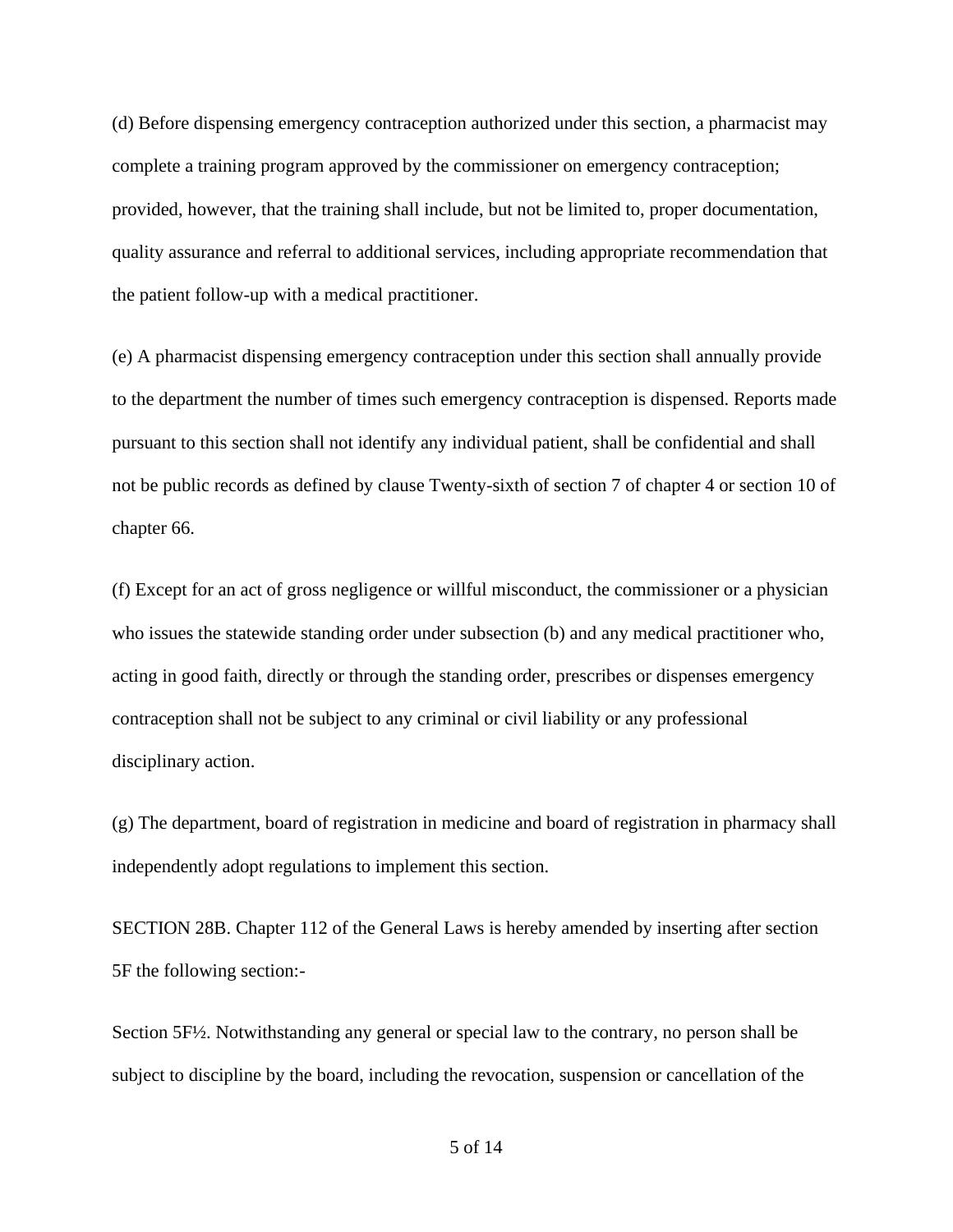certificate of registration or reprimand, censure or monetary fine, for providing or assisting in the provision of reproductive health care services or gender-affirming health care services, as defined in section 11I½ of chapter 12, or for any judgment, discipline or other sanction arising from such health care services if the services as provided would have been lawful and consistent with good medical practice if they occurred entirely in the commonwealth.

The board shall not make available for public dissemination on a physician's individual profile record of any criminal conviction or charge for a felony or serious misdemeanor, final disciplinary action by a licensing board in another state or a medical malpractice court judgment, arbitration award or settlement that resulted from providing or assisting in the provision of reproductive health care services or gender-affirming health care services or for any judgment, discipline or other sanction arising from such health care services if the services as provided would have been lawful and consistent with good medical practice if they occurred entirely in the commonwealth. The board shall not take adverse action on an application for registration of a qualified physician based on a criminal or civil action, disciplinary action by a licensing board of another state or a medical malpractice claim in another state arising from the provision of reproductive health care services or gender-affirming health care services that, as provided, would have been lawful and consistent with good medical practice if they occurred entirely in the commonwealth.

Nothing in this section shall be construed to regulate the practice of medicine in any other state. SECTION 28C. Section 9H of said chapter 112, as appearing in the 2020 Official Edition, is hereby amended by inserting after the word "sections", in line 4, the following words:-; provided, however, that notwithstanding any general or special law to the contrary, no person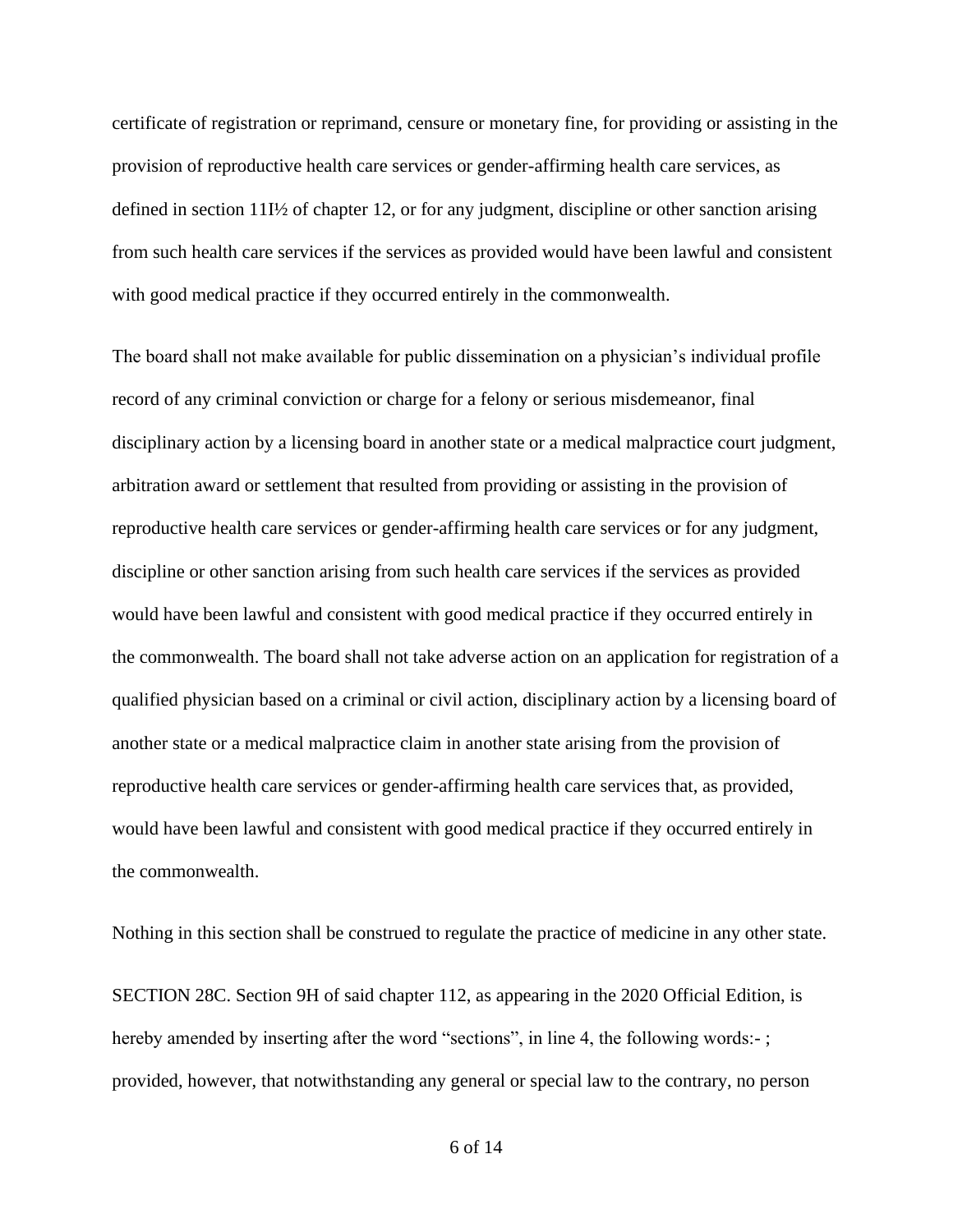shall be subject to discipline by the board, including the revocation, suspension or cancellation of the certificate of registration or reprimand, censure or monetary fine, for providing or assisting in the provision of reproductive health care services or gender-affirming health care services, as defined in section 11I½ of chapter 12, or for any judgment, discipline or other sanction arising from such health care services if the services as provided would have been lawful and consistent with the standards of conduct for physician assistants if they occurred entirely in the commonwealth; provided further, that the board shall not take adverse action on an application for registration of a qualified physician assistant based on a criminal or civil action or disciplinary action by a licensing board of another state that arises from such health care services that, as provided, would have been lawful and consistent with the standards of conduct for physician assistants if they occurred entirely in the commonwealth.

Nothing in this section shall be construed to regulate the practice of physician assistants in any other state.

SECTION 28D. Section 32 of said chapter 112, as so appearing, is hereby amended by striking out, lines 6 and 7, the words "one hundred and thirty-eight" and inserting in place thereof the following words:- 138; provided, however, that notwithstanding any general or special law to the contrary, no person, pharmacy or pharmacy department shall be subject to discipline by the board, including the revocation, suspension or cancellation of the certificate of registration or reprimand, censure or monetary fine, for providing or assisting, including dispensing of medication, in the provision of reproductive health care services or gender-affirming health care services, as defined in section 11I  $\frac{1}{2}$  of chapter 12, or for any judgment, discipline or other sanction arising from such health care services if the services as provided would have been lawful and consistent with the code of professional conduct for pharmacists if they occurred

7 of 14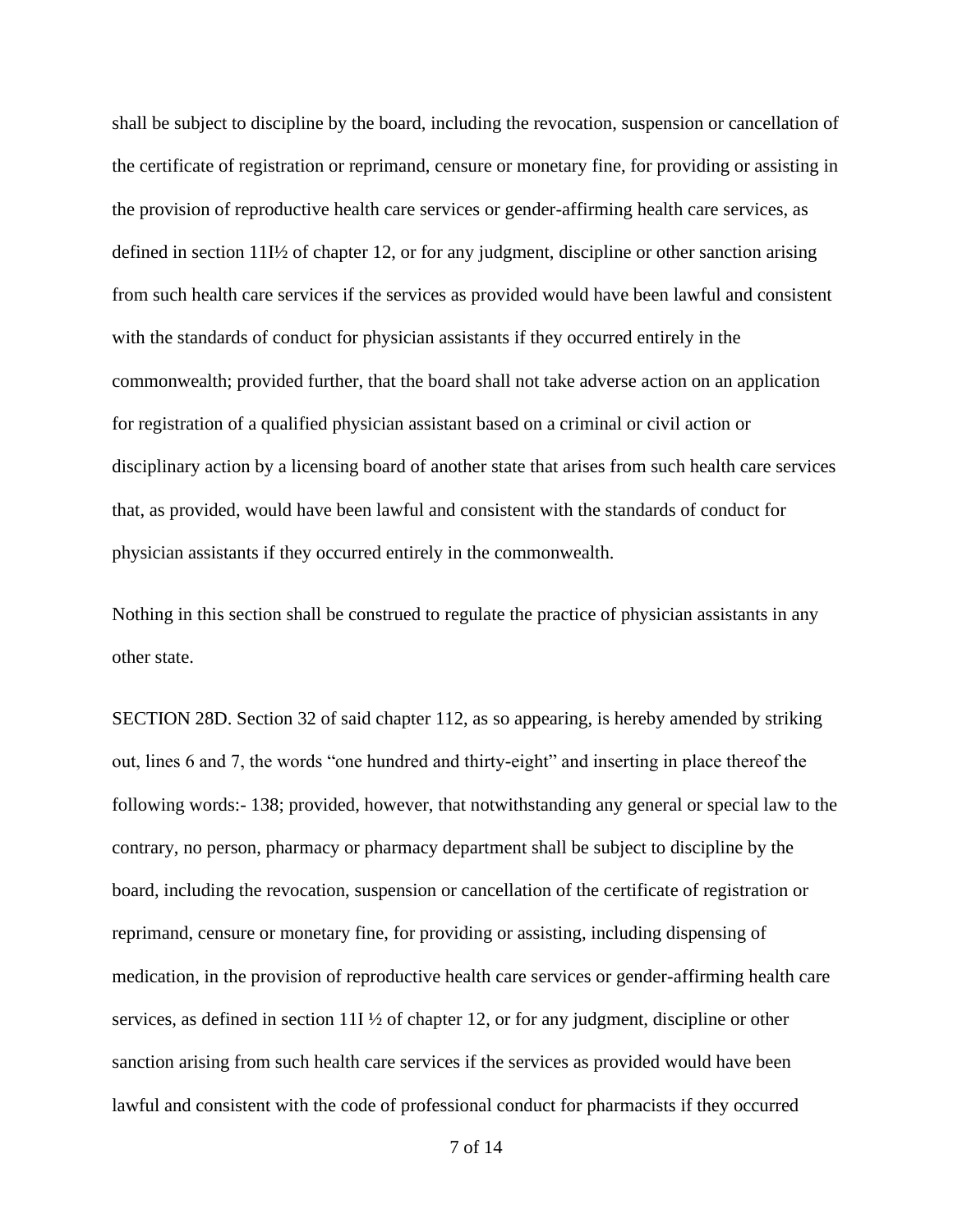entirely in the commonwealth; provided further, that the board shall not take adverse action on an application for registration of a qualified pharmacist based on a criminal or civil action or disciplinary action by a licensing board of another state that arises from such health care services, including the dispensing of medication, that, as provided, would have been lawful and consistent with the code of professional conduct for pharmacists if they occurred entirely in the commonwealth.

Nothing in this section shall be construed to regulate the practice of pharmacists in any other state.

SECTION 28E. Section 77 of said chapter 112, as so appearing, is hereby amended by adding the following paragraph:-

Notwithstanding any general or special law to the contrary, no person shall be subject to discipline by the board, including the revocation, suspension or cancellation of the certificate of registration or reprimand, censure or monetary fine, for providing or assisting in the provision of reproductive health care services or gender-affirming health care services, as defined in section 11I ½ of chapter 12, or for any judgment, discipline or other sanction arising from such health care services if the services as provided would have been lawful and consistent with the standard of conduct for nurses if they occurred entirely in the commonwealth. The board shall not take adverse action on an application for registration of a qualified nurse based on a criminal or civil action or disciplinary action by a licensing board of another state that arises from such health care services that, as provided, would have been lawful and consistent with the standard of conduct for nurses if they occurred entirely in the commonwealth.

Nothing in this section shall be construed to regulate the practice of nursing in any other state.

 $\overline{9}$  of 14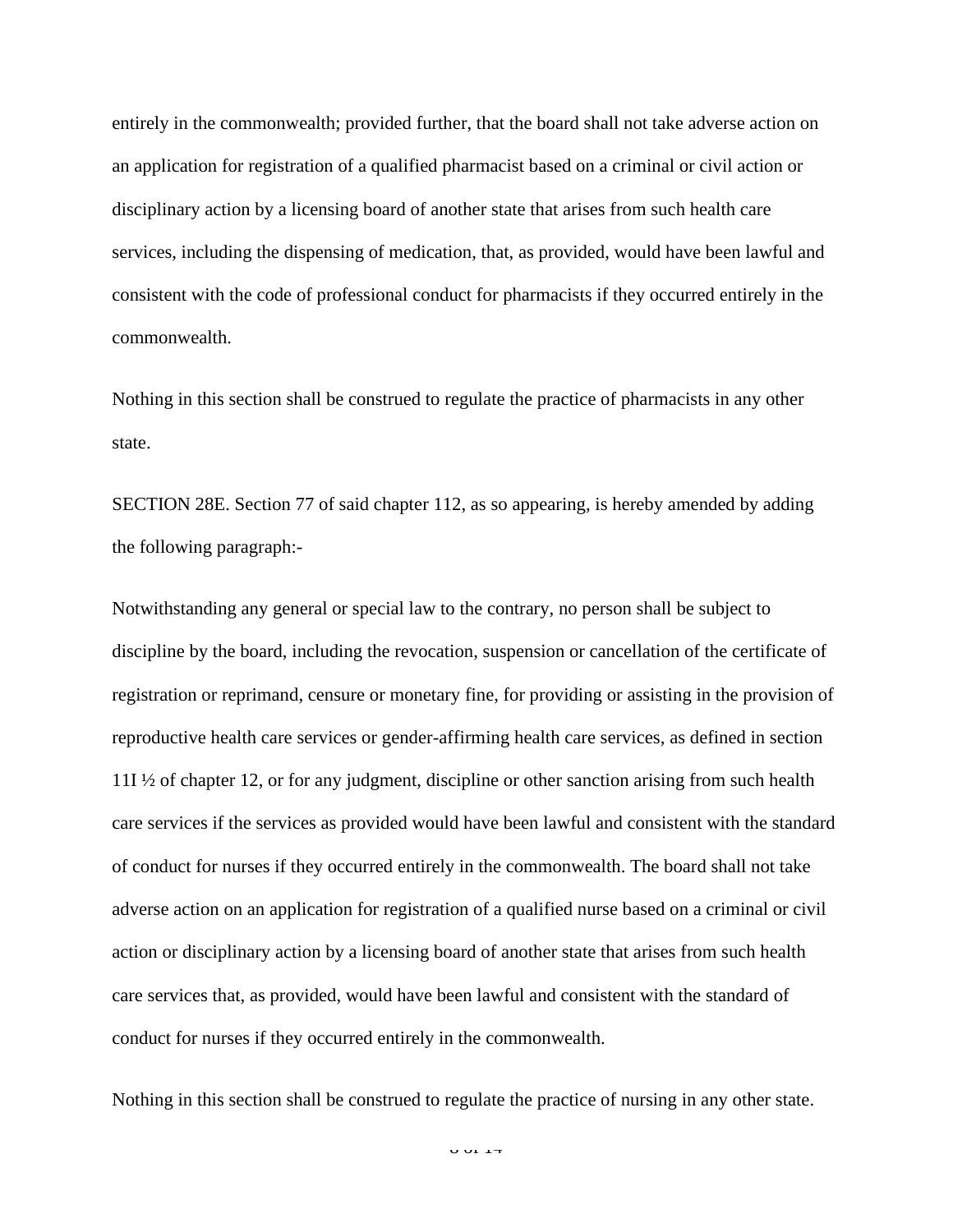SECTION 28F. Section 128 of said chapter 112, as so appearing, is hereby amended by inserting after the word "inclusive", in line 4, the following words:- ; provided, however, that notwithstanding any general or special law to the contrary, no person shall be subject to discipline by the board, including the revocation, suspension or cancellation of the certificate of registration or reprimand, censure or monetary fine, for providing or assisting in the provision of reproductive health care services or gender-affirming health care services, as defined in section 11I½ of chapter 12, or for any judgment, discipline or other sanction arising from such health care services if the services as provided would have been lawful and consistent with the standard of conduct adopted by the board by regulation if they occurred entirely in the commonwealth; provided further, that the board shall not take adverse action on an application for registration of a qualified psychologist based on a criminal or civil action or disciplinary action by a licensing board of another state that arises from such health care services that, as provided, would have been lawful and consistent with the standard of conduct adopted by the board by regulation if they occurred entirely in the commonwealth.

Nothing in this section shall be construed to regulate the practice of psychology in any other state.

SECTION 28G. Section 137 of said chapter 112, as so appearing, is hereby amended by inserting after the word "practice", in line 8, the following words:- ; provided, however, that notwithstanding any general or special law to the contrary, no person shall be subject to discipline by the board, including the revocation, suspension or cancellation of the certificate of registration or reprimand, censure or monetary fine, for providing or assisting in the provision of reproductive health care services or gender-affirming health care services, as defined in section 11I ½ of chapter 12, or for any judgment, discipline or other sanction arising from such health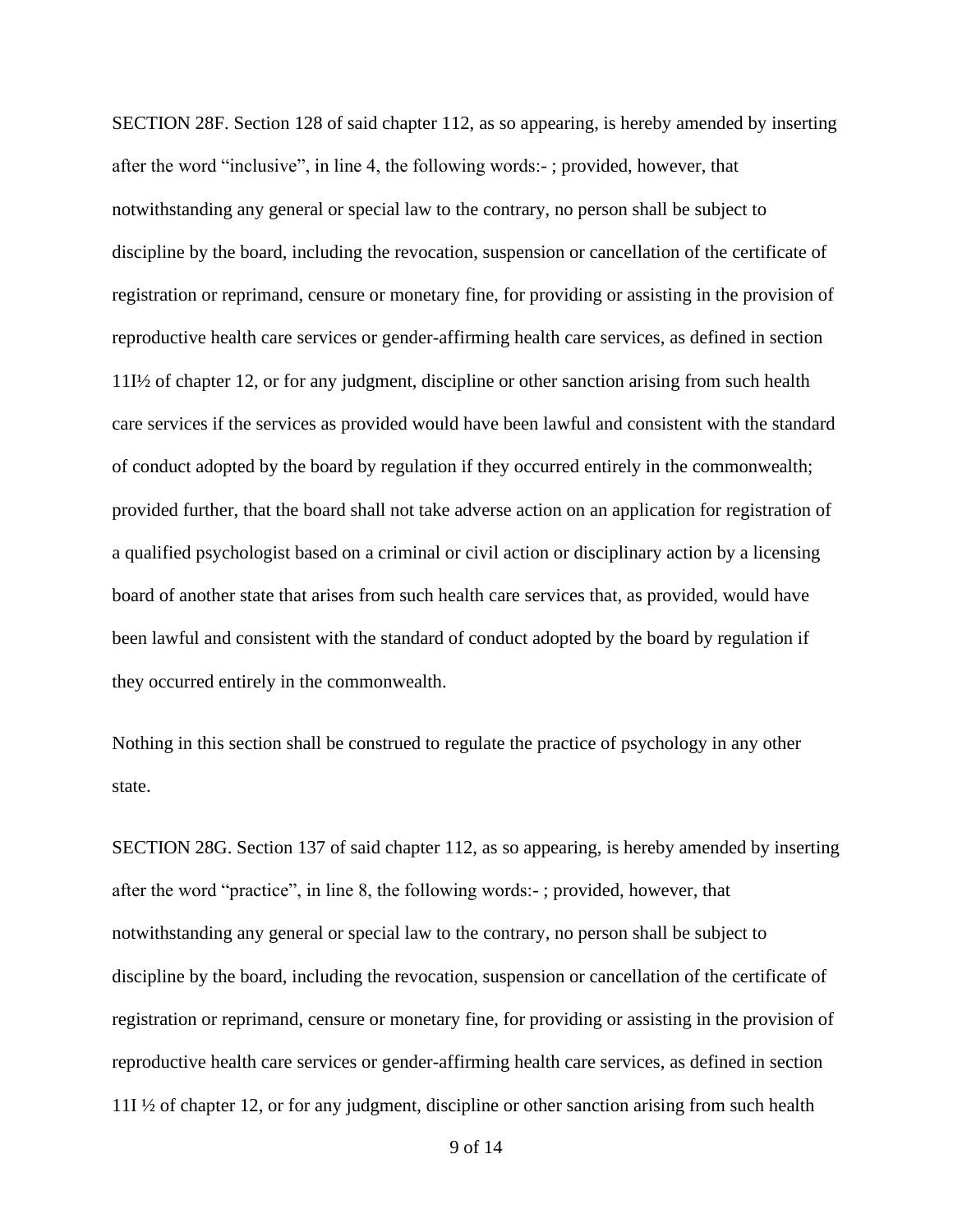care services if the services as provided would have been lawful and consistent with the standards of professional practice and conduct for social workers if they occurred entirely in the commonwealth; provided further, that the board shall not take adverse action on an application for registration of a qualified social worker based on a criminal or civil action or disciplinary action by a licensing board of another state that arises from such health care services that, as provided, would have been lawful and consistent with the standards of professional practice and conduct for social workers if they occurred entirely in the commonwealth.

Nothing in this section shall be construed to regulate the practice of social work in any other state."; and

by inserting after section 41 the following 2 sections:-

"SECTION 41A. Chapter 147 of the General Laws is hereby amended by adding the following section:-

Section 63. (a) As used in this section, the following words shall have the following meanings unless the context clearly requires otherwise:

"Law enforcement agency of the commonwealth", any state, municipal, college or university police department, sheriff's department, correctional facility, prosecutorial office, court, probation office, or a program of more than 1 of any such entity, or any other non-federal entity in the commonwealth charged with the enforcement of laws or the custody of detained persons.

(b) Notwithstanding any general or special law to the contrary, and except as required by federal law, no officer or employee of a law enforcement agency of the commonwealth, while acting under color of law, shall provide information or assistance to a federal law enforcement agency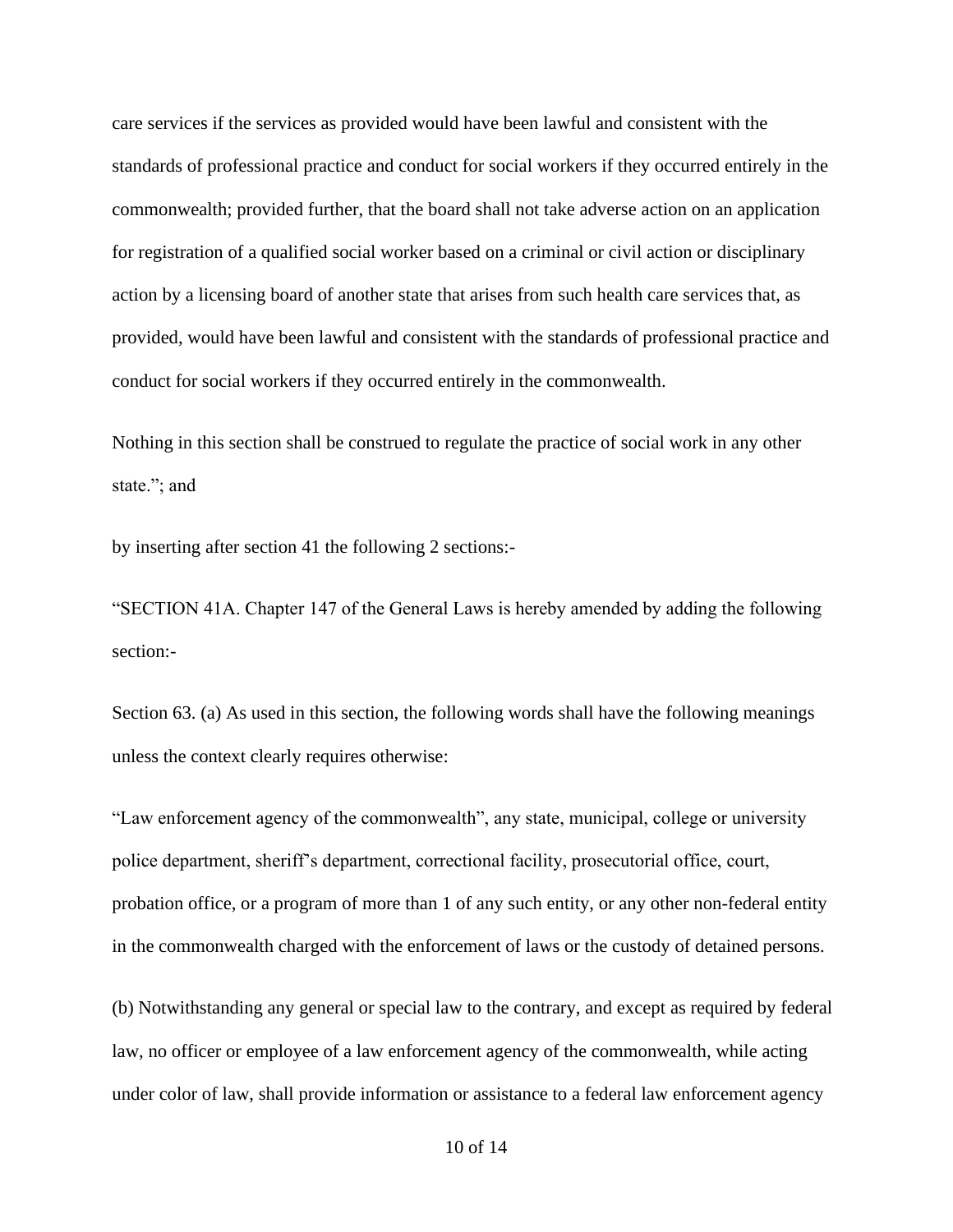or any other state's law enforcement agency or any private citizen or quasi-law enforcement agent in relation to an investigation or inquiry into services constituting legally protected health care activity, as defined in section  $11\frac{1}{2}$  of chapter 12, if such services would be lawful as provided if they occurred entirely in the commonwealth.

SECTION 41B. Section 193U of chapter 175 of the General Laws, as appearing in the 2020 Official Edition, is hereby amended by inserting after the word "specialty", in line 14, the following words:- ; provided further, that no medical malpractice insurer shall discriminate against a provider or adjust or otherwise calculate a provider's risk classification or premium charges on the basis that: (i) the health care provider offers or provides reproductive health care services or gender-affirming health care services, as defined in section  $111\frac{1}{2}$  of chapter 12; (ii) the specific services offered or provided in connection with reproductive health care services or gender-affirming health care services are unlawful in another state; (iii) another state's laws create potential or actual liability for those services; or (iv) litigation against a provider concerning reproductive health care services or gender-affirming health care services resulted in a judgment against the provider, if such health care services would be lawful and consistent with good medical practice as provided if they occurred entirely in the commonwealth."; and

by inserting after section 46 the following 10 sections:-

"SECTION 46A. Section 4A of chapter 218 of the General Laws, as appearing in the 2020 Official Edition, is hereby amended by inserting after the word "filing", in line 20, the following words:- ; provided further, that, except as required by federal law, a judgment creditor shall not file a copy of any foreign judgment under this section if the judgment was issued in connection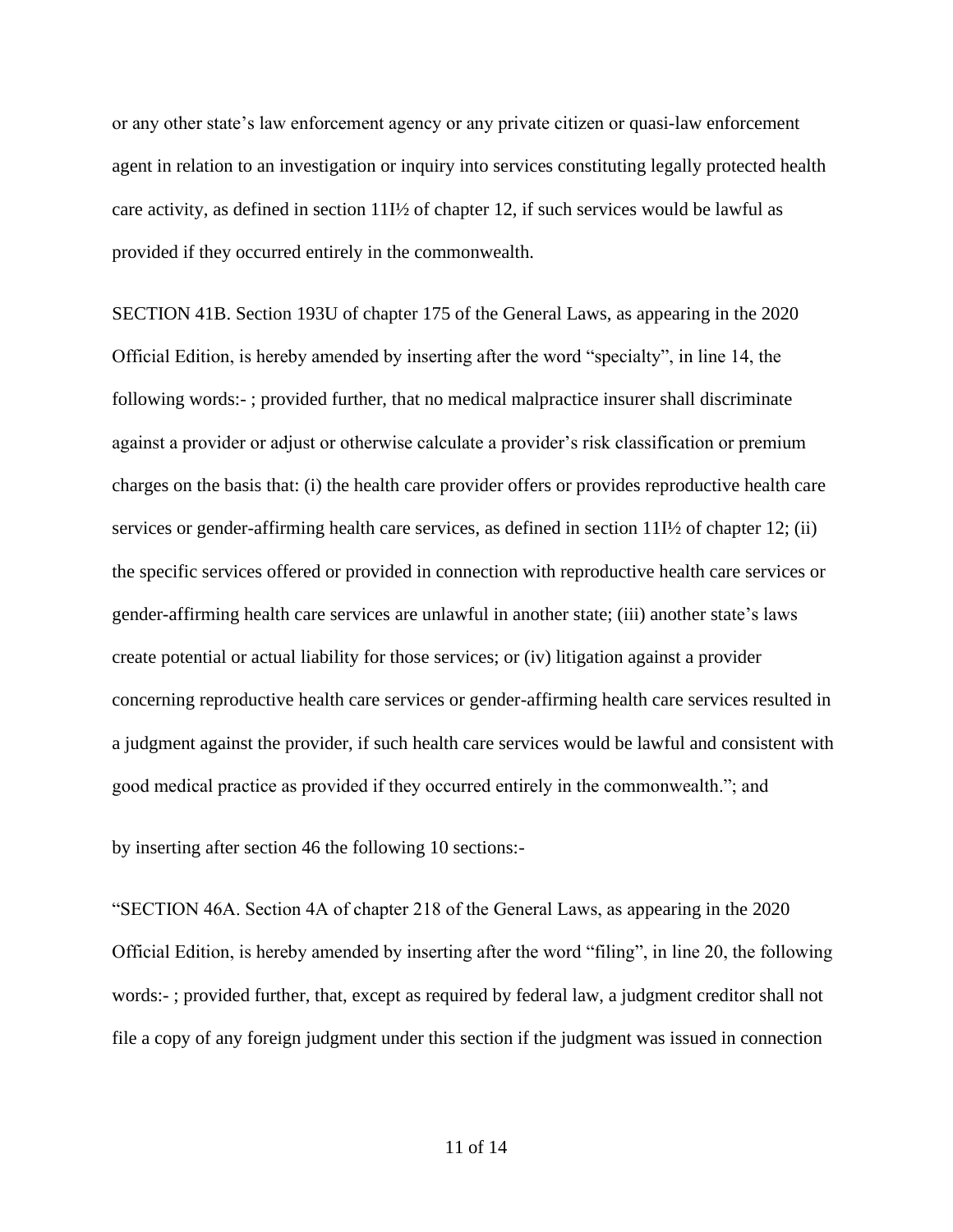with any litigation concerning legally protected health care activity as defined in section 11I½ of chapter 12.

SECTION 46B. Subsection (g) of said section 4A of said chapter 218, as so appearing, is hereby amended by adding the following sentence:- In any action filed to enforce a judgment issued in connection with any litigation concerning legally protected health care activity, as defined in section 11I½ of chapter 12, the court in the commonwealth hearing the action shall not give any force or effect to any judgment issued without jurisdiction.

SECTION 46C. Section 11 of chapter 223A of the General Laws, as so appearing, is hereby amended by adding the following paragraph:-

Notwithstanding any other provision of this section to the contrary and except as required by federal law, a court of this commonwealth shall not order a person who is domiciled or found within this commonwealth to give testimony or statement or produce documents or other things for use in connection with any proceeding in a tribunal outside the commonwealth concerning legally protected health care activity, as defined at section 11I½ of chapter 12.

SECTION 46D. Section 59H of chapter 231 of the General Laws, as so appearing, is hereby amended by inserting after the word "case", in line 1, the following words:- , except a case brought pursuant to section 11I½ of chapter 12,.

SECTION 46E. Section 13A of chapter 233 of the General Laws, as so appearing, is hereby amended by inserting after the word "summons", in line 32, the following words:- , except that no justice shall issue a summons in a case, except as required by federal law, where prosecution is pending concerning legally protected health care activity, as defined in section 11I½ of chapter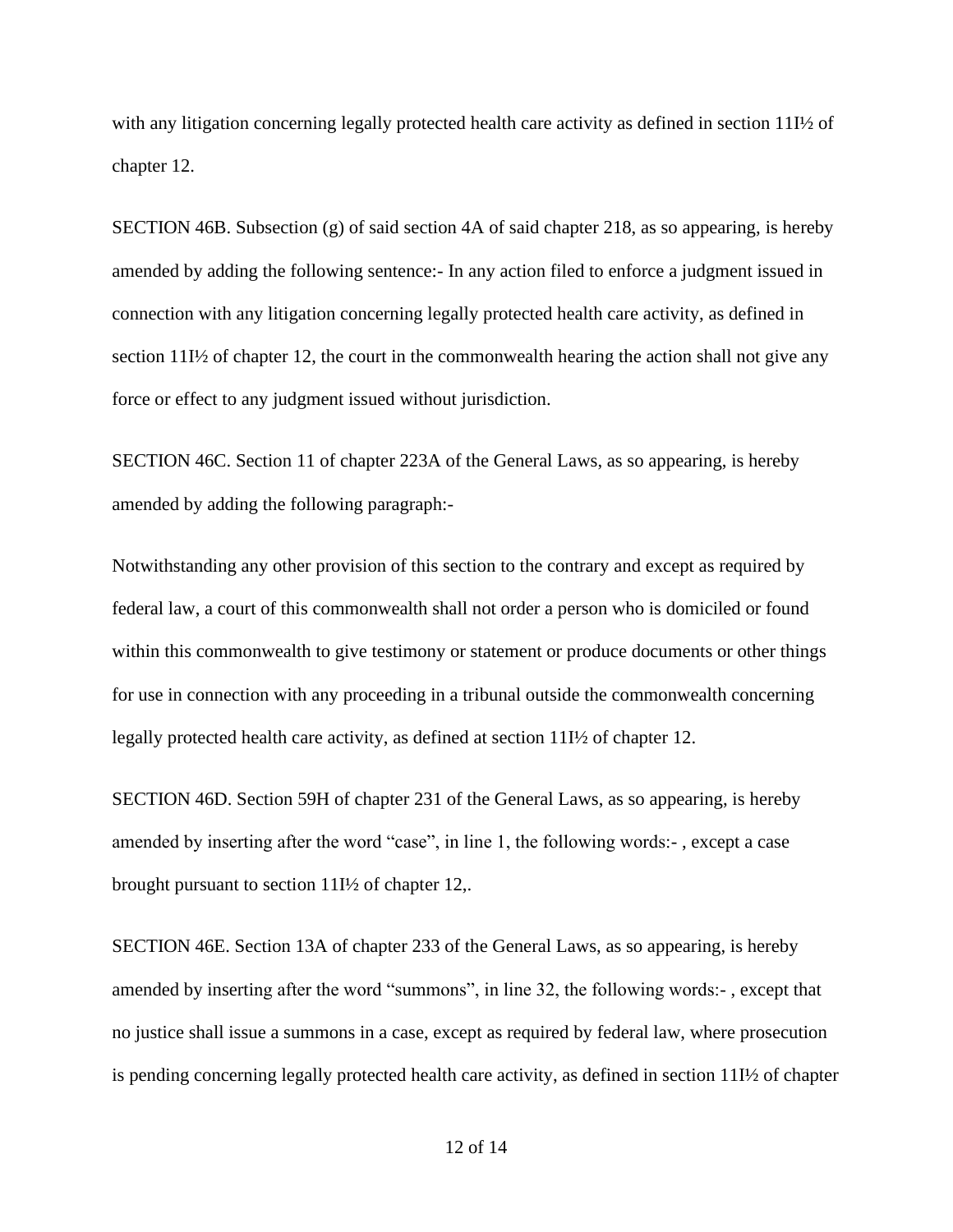12, or where a grand jury investigation concerning legally protected health care activity has commenced or is about to commence for a criminal violation of a law of such other state unless the acts forming the basis of the prosecution or investigation would also constitute an offense if occurring entirely in the commonwealth.

SECTION 46F. Section 13 of chapter 276 of the General Laws, as so appearing, is hereby amended by striking out the first paragraph and inserting in place thereof the following 2 paragraphs:-

The governor may also surrender, on demand of the executive authority of any other state, any person in the commonwealth charged in such other state in the manner provided in section 14 with committing an act in this commonwealth, or in a third state, intentionally resulting in a crime in the state whose executive authority is making the demand, hereafter in this section and in sections 14 to 20P, inclusive, referred to as the demanding state, only when the acts for which extradition is sought would be punishable by the laws of the commonwealth if the consequences claimed to have resulted therefrom in the demanding state had taken effect in this commonwealth and the provisions of sections 11 to 20R, inclusive, not otherwise inconsistent shall apply to such cases even though the accused was not in the demanding state at the time of the commission of the crime and has not fled therefrom; provided, however, that the governor may, in the governor's discretion, make any such surrender conditional upon agreement by the executive authority of the demanding state that the person so surrendered will be held to answer no criminal charges of any nature except those set forth in the requisition upon which such person is so surrendered, at least until such person has been given reasonable opportunity to return to the commonwealth after the person's acquittal, if the person shall be acquitted, or after the person shall be released from confinement, if the person shall be convicted.